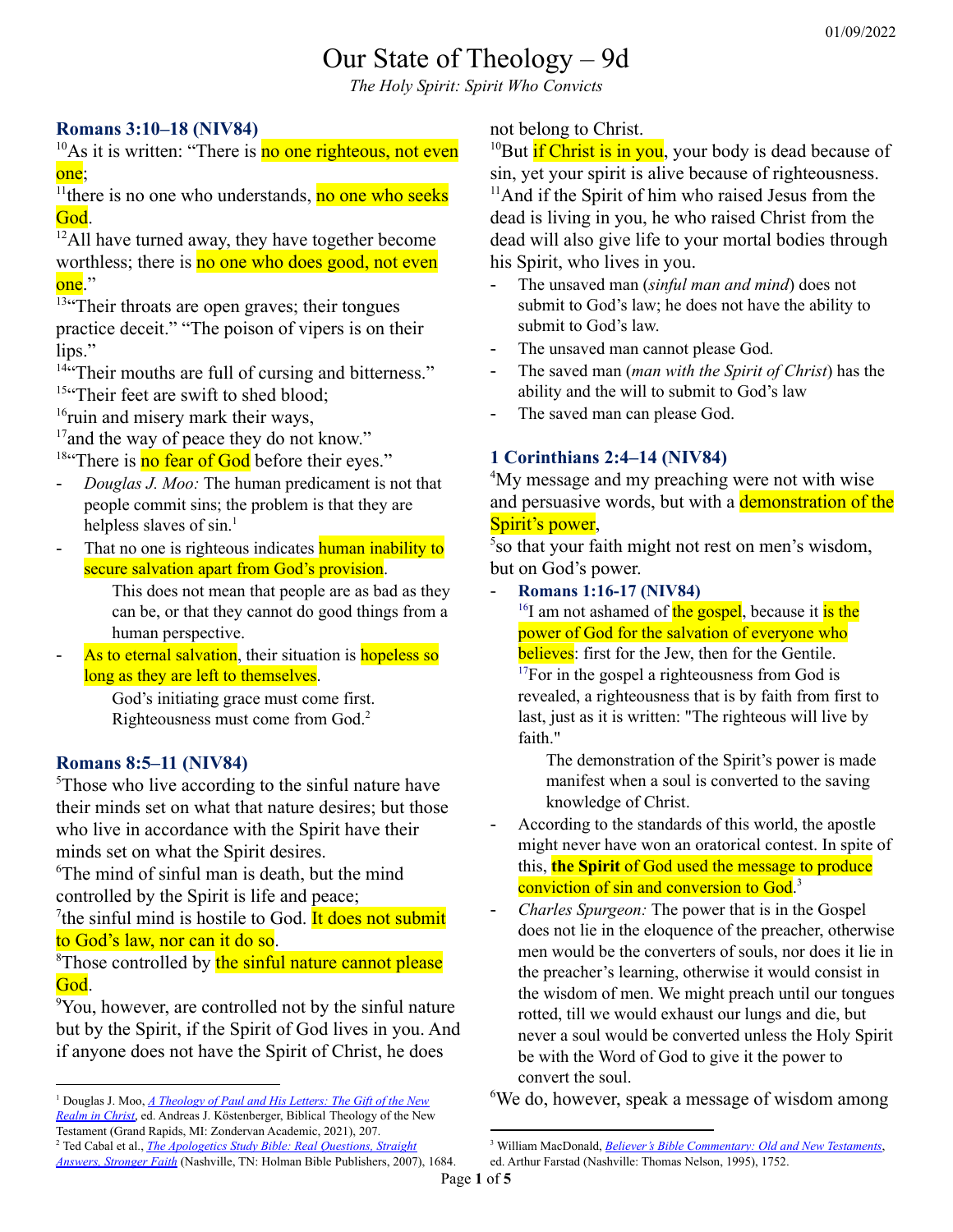#### Man can produce nothing spiritual.

the mature, but not the wisdom of this age or of the rulers of this age, who are coming to nothing.  $\sqrt[7]{2}$ No, we speak of God's secret wisdom, a wisdom that has been hidden and that God destined for our glory

before time began. <sup>8</sup>None of the rulers of this age understood it, for if

they had, they would not have crucified the Lord of glory.

<sup>9</sup>However, as it is written: "No eye has seen, no ear has heard, no mind has conceived what God has prepared for those who love him"—

<sup>10</sup>but God has revealed it to us by his Spirit. The Spirit searches all things, even the deep things of God.

<sup>11</sup>For who among men knows the thoughts of a man except the man's spirit within him? In the same way no one knows the thoughts of God except the Spirit of God.

 $12$ We have not received the spirit of the world but the Spirit who is from God, that we may understand what God has freely given us.

 $13$ This is what we speak, not in words taught us by human wisdom but in words taught by the Spirit, expressing spiritual truths in spiritual words. <sup>14</sup>The man without the Spirit does not accept the things that come from the Spirit of God, for they are foolishness to him, and he cannot understand them,

because they are spiritually discerned.

- One way the Spirit illumines us is by giving us spiritual discernment—the ability to distinguish good from bad, right from wrong, to make sense out of what is happening.
- Verse 9 talks about the great things God has for us.
- Verse 10 shows that God has revealed these things to us by His Spirit. 4

## **John 3:5–6 (NIV84)**

5 Jesus answered, "I tell you the truth, no one can enter the kingdom of God unless he is born of water and the Spirit.

<sup>6</sup>Flesh gives birth to flesh, but the Spirit gives birth to spirit.

- Likes produce likes. A male dog and a female dog produce puppies rather than kittens. Cats produce cats. Horses produce horses. Plants produce plants. People produce people.
- In the same way, God tells us, that which comes out of the natural man can produce only that which is natural to man, and which is sinful as a result.
- That which comes forth from God produces only that which is characteristic of God and which is therefore sinless and eternal. 5
- Can you explain visible things to a blind man? A blind man has no comprehension of light, because he has never seen and cannot see light.
- Neither can you describe spiritual truths to a spiritually blind man?

A spiritually blind man has no comprehension of spiritual light, because he has never seen nor can he even comprehend what spiritual light is.

#### **2 Corinthians 4:3–4 (NIV84)**

<sup>3</sup>And even if our gospel is veiled, it is veiled to those who are perishing.

<sup>4</sup>The god of this age has blinded the minds of

unbelievers, so that they cannot see the light of the gospel of the glory of Christ, who is the image of God.

- The god of this age, Satan, who as a false god has wielded enormous influence for evil in this world.
	- There is only one God, revealed to us as the Father of our Lord Jesus Christ. All other "gods" are but pretenders, deceivers, worthless ideas. We see God not in Satan but in Christ. 6
- It might surprise us that the world is so slow to believe in its own depravity, and individuals so slow to believe in their need of a saving Gospel, were it not that Scripture lays down very clearly that such knowledge is only kept from those whose minds are blinded by the god of this world.<sup>7</sup>
- When even brilliant intellectuals seem unable to understand and accept the easy-to-understand gospel of Christ, especially His works of creation and redemption, it is because their minds have been blinded to these wonderful truths. We must pray for God "to open their eyes, and to turn them from darkness to light, and from the power of Satan unto God" (Acts 26:18).<sup>8</sup>

## **Proverbs 20:12 (NIV84)**

 $12$ Ears that hear and eyes that see-- the LORD has made them both.

- *Only God* gives us the ears and eyes to perceive the

<sup>4</sup> Anthony T. Evans, *The Promise: [Experiencing](https://ref.ly/logosres/promise-ugs?ref=Page.p+119&off=114&ctx=IRITUAL+DISCERNMENT%0a~One+way+the+Spirit+i) God's Greatest Gift, the Holy [Spirit](https://ref.ly/logosres/promise-ugs?ref=Page.p+119&off=114&ctx=IRITUAL+DISCERNMENT%0a~One+way+the+Spirit+i)* (Chicago: Moody Press, 1996), 119.

<sup>5</sup> James Montgomery Boice, *The Gospel of John: An Expositional [Commentary](https://ref.ly/logosres/boicecm64ajn?ref=Bible.Jn3.6&off=1343&ctx=ing+about+genetics.+~Likes+produce+likes.)* (Grand Rapids, MI: Baker Books, 2005), 203–204.

<sup>6</sup> Trent C. Butler, ed., *Disciple's Study Bible: New [International](https://ref.ly/logosres/ws-0-4501?ref=Bible.2Co4.4&off=25&ctx=6+GOD%2c+One+God%E2%80%94V.+4+~refers+to+the+god+of) Version* (Nashville: Holman Bible Publishers, 1988), 2 Co 4:4–6.

<sup>7</sup> J. H. Buchanan, "The [Glorious](https://ref.ly/logosres/pulpit67co1?ref=Bible.2Co4.4&off=467&ctx=nt+for+these+facts.+~He+lays+down+very+cl) Gospel," in *The Church Pulpit Commentary: 1 Corinthians–Ephesians* (London: J. Nisbet & Co., 1908), 239.

<sup>8</sup> Henry M. Morris, *The [Defender's](https://ref.ly/logosres/ws-bf557f7bab6c4833aacd71063d96a472?ref=Bible.2Co4.4&off=267&ctx=e%E2%80%99%5d%E2%80%9D+(1+John+5%3a19).+~When+even+brilliant+) Study Bible* (WORDsearch, 2012), 2 Co 4:4.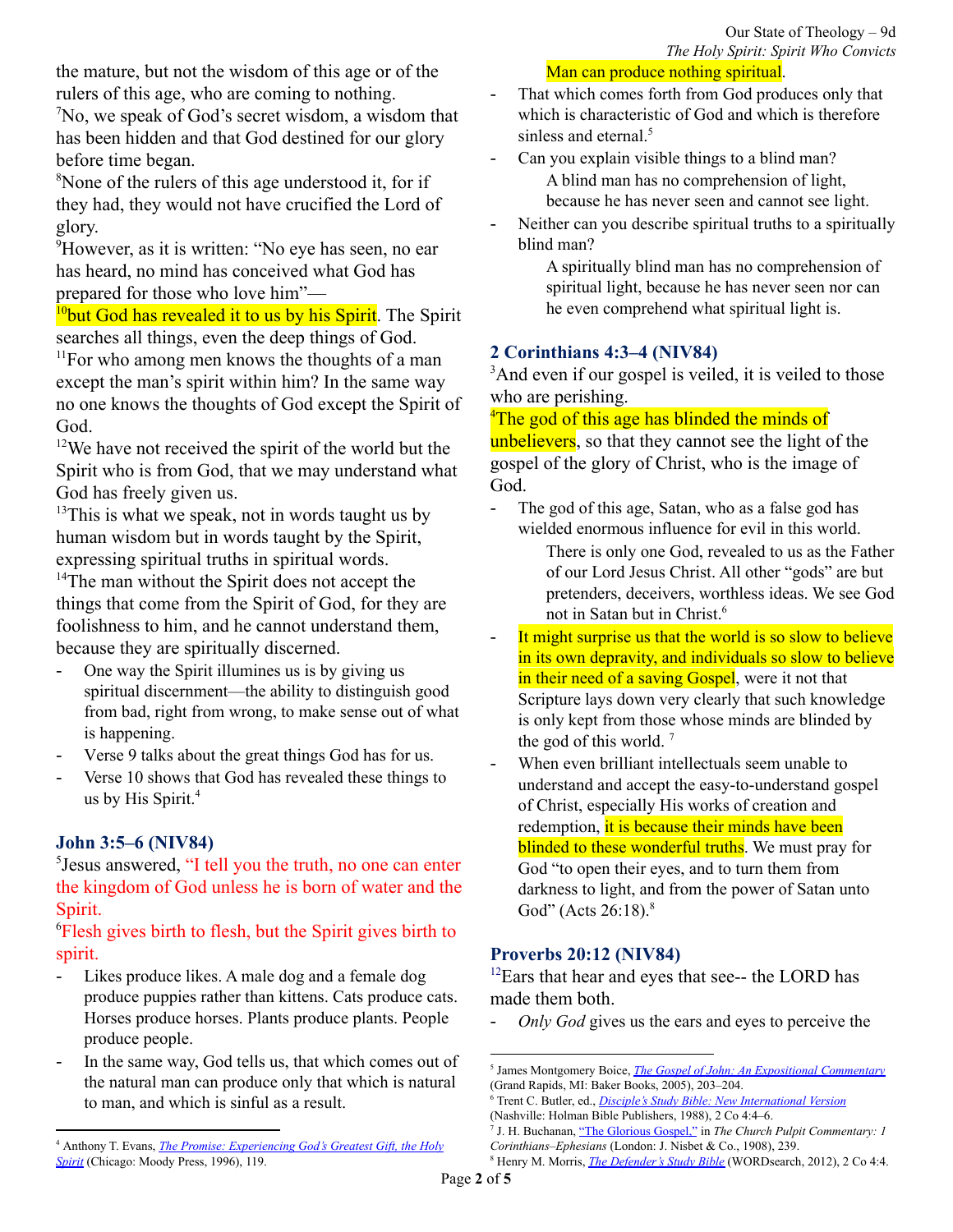Our State of Theology – 9d *The Holy Spirit: Spirit Who Convicts*

great treasures and wonders of God!

- It is a blessing, when the Holy Spirit *convicts someone of guilt.*

> God has brought that person to the point of recognizing his wrongdoing, which is the first step towards salvation.

#### **John 6:44 (NIV84)**

#### <sup>44"</sup>No one can come to me unless the Father who sent me draws him, and I will raise him up at the last day.

*Draw* = ἕλκύω *helkú* $\bar{o}$  = to pull or drag, requiring force because of the inertia of the object being dragged—'to pull, to drag, to draw.' 9

**pull in**, drag, draw, haul in 10

#### **John 6:65 (NIV84)**

<sup>65</sup>He went on to say, "This is why I told you that no one can come to me unless the Father has enabled him."

- **John 6:65 (HCSB)** <sup>65</sup>He said, "This is why I told you that no one can come to Me unless it is granted to him by the Father."
- God is absolutely sovereign in salvation.<sup>11</sup>
- The Father draws and grants a sinner to come to Jesus through the Holy Spirit.

#### **Romans 7:5–6 (NIV84)**

<sup>5</sup>For when we were controlled by the sinful nature, the sinful passions aroused by the law were at work in our bodies, so that we bore fruit for death.  ${}^{6}$ But now, by dying to what once bound us, we have been released from the law so that we serve in the new way of the Spirit, and not in the old way of the written code.

- *Under the law* means trying to be right and please God in our own effort by attempting to obey the law of God. The best we could do was fail; *we bore fruit for death.*
- Through faith in what Jesus Christ did at the cross and His resurrection, we have been released from the law of sin and death, and we now serve *in the new way of the Spirit.*

## - **Romans 8:1-2 (NIV84)**

<sup>1</sup>Therefore, there is now no condemnation for those who are in Christ Jesus, <sup>2</sup>because through Christ Jesus the law of the Spirit of

#### life set me free from the law of sin and death.

*The Old Way:* system of works that fail and result in death: "You sin; you die."

*The New Way:* living under the grace and mercy of the Lord. "You sin; He died."

#### **John 16:7–11 (NIV84)**

 $\chi$ <sup>7</sup>But I tell you the truth: It is for your good that I am going away. Unless I go away, the Counselor will not come to you; but if I go, I will send him to you. <sup>8</sup>When he comes, he will convict the world of guilt in regard to sin and righteousness and judgment: <sup>9</sup>in regard to sin, because men do not believe in me; <sup>10</sup>in regard to righteousness, because I am going to the Father, where you can see me no longer;

 $<sup>11</sup>$  and in regard to judgment, because the prince of this</sup> world now stands condemned.

- *Convict* = ἐλέγχω *elenchō* = to bring a person to the point of recognizing wrongdoing.<sup>12</sup>
- Do all people recognize wrongdoing? No. The Holy Spirit is the One who brings people to the point of recognizing wrong.

The idea of the word is of cross-examining a person until that person perceives and acknowledges his errors or of reasoning he has not seen yet.<sup>13</sup>

This convicting ministry of the Spirit of God is done in the soul. The first work of the Holy Spirit in an individual's soul is that of conviction.

> A person has to see himself as God sees him, become alive to his own lostness and desperate need.

No person is in a condition to be saved who has not first come under this conviction of the Holy Spirit that he or she is lost.<sup>14</sup>

> A person must come to the realization that he is lost and is in need of a Savior, One who can rescue him from the wrath of God that is justly due him.

- There is a difference between the accusation of the devil and the conviction of the Holy Spirit, and many Christians do not know the difference. The devil accuses you of sin; the Holy Spirit convicts you of sin.

> The Holy Spirit will never convict you of sin that has already been forgiven. The devil will accuse you of sin that has already been forgiven.

<sup>&</sup>lt;sup>11</sup> [John](https://ref.ly/logosres/mntcjn1?ref=Bible.Jn6.60-66&off=10006&ctx=rlier+teaching+that+~God+is+absolutely+so) F. MacArthur Jr., *John 1–11*, MacArthur New Testament Commentary (Chicago: Moody Press, 2006), 271. 10 James Swanson, *Dictionary of Biblical [Languages](https://ref.ly/logosres/dblgreek?ref=DBLGreek.DBLG+1816&off=284&ctx=r+1670%E2%80%941.+LN+15.212+~pull+in%2c+drag%2c+draw%2c) with Semantic Domains: Greek (New [Testament\)](https://ref.ly/logosres/dblgreek?ref=DBLGreek.DBLG+1816&off=284&ctx=r+1670%E2%80%941.+LN+15.212+~pull+in%2c+drag%2c+draw%2c)* (Oak Harbor: Logos Research Systems, Inc., 1997). 9 Johannes P. Louw and Eugene Albert Nida, *[Greek-English](https://ref.ly/logosres/louwnida?ref=LouwNida.15.212&off=34&ctx=+%CE%B5%CC%94%CC%81%CE%BB%CE%BA%CF%89a%3b+%CF%83%CF%80%CE%B1%CC%81%CE%BF%CE%BC%CE%B1%CE%B9%3a+~to+pull+or+drag%2c+req) Lexicon of the New [Testament:](https://ref.ly/logosres/louwnida?ref=LouwNida.15.212&off=34&ctx=+%CE%B5%CC%94%CC%81%CE%BB%CE%BA%CF%89a%3b+%CF%83%CF%80%CE%B1%CC%81%CE%BF%CE%BC%CE%B1%CE%B9%3a+~to+pull+or+drag%2c+req) Based on Semantic Domains* (NY: United Bible Societies, 1996), 207.

<sup>13</sup> Rod Mattoon, *[Treasures](https://ref.ly/logosres/treasures64jnvol2?ref=Bible.Jn16.8-11&off=387&ctx=ponent+in+a+debate.+~The+idea+of+the+word) from John*, vol. 2, Treasures from Scripture Series (Springfield, IL: Rod Mattoon, 2006), 193. <sup>12</sup> William Arndt et al., *A [Greek-English](https://ref.ly/logosres/bdag?ref=Page.p+315&off=2324&ctx=%CE%B5%CF%84%CE%B5%3ddisprove+2%3a9.%0a%E2%91%A1+~to+bring+a+pers.+to+) Lexicon of the New Testament and Other Early Christian [Literature](https://ref.ly/logosres/bdag?ref=Page.p+315&off=2324&ctx=%CE%B5%CF%84%CE%B5%3ddisprove+2%3a9.%0a%E2%91%A1+~to+bring+a+pers.+to+)* (Chicago: University of Chicago Press, 2000), 315.

<sup>14</sup> John Phillips, *Exploring the Gospel of John: An Expository [Commentary](https://ref.ly/logosres/jpcs64jn01?ref=Bible.Jn16.8&off=49&ctx=ry+declared+(16%3a8).%0a~This+reproving+minis)*, The John Phillips Comm Series (Kregel Publications; WORDsearch Corp., 2009), Jn 16:8.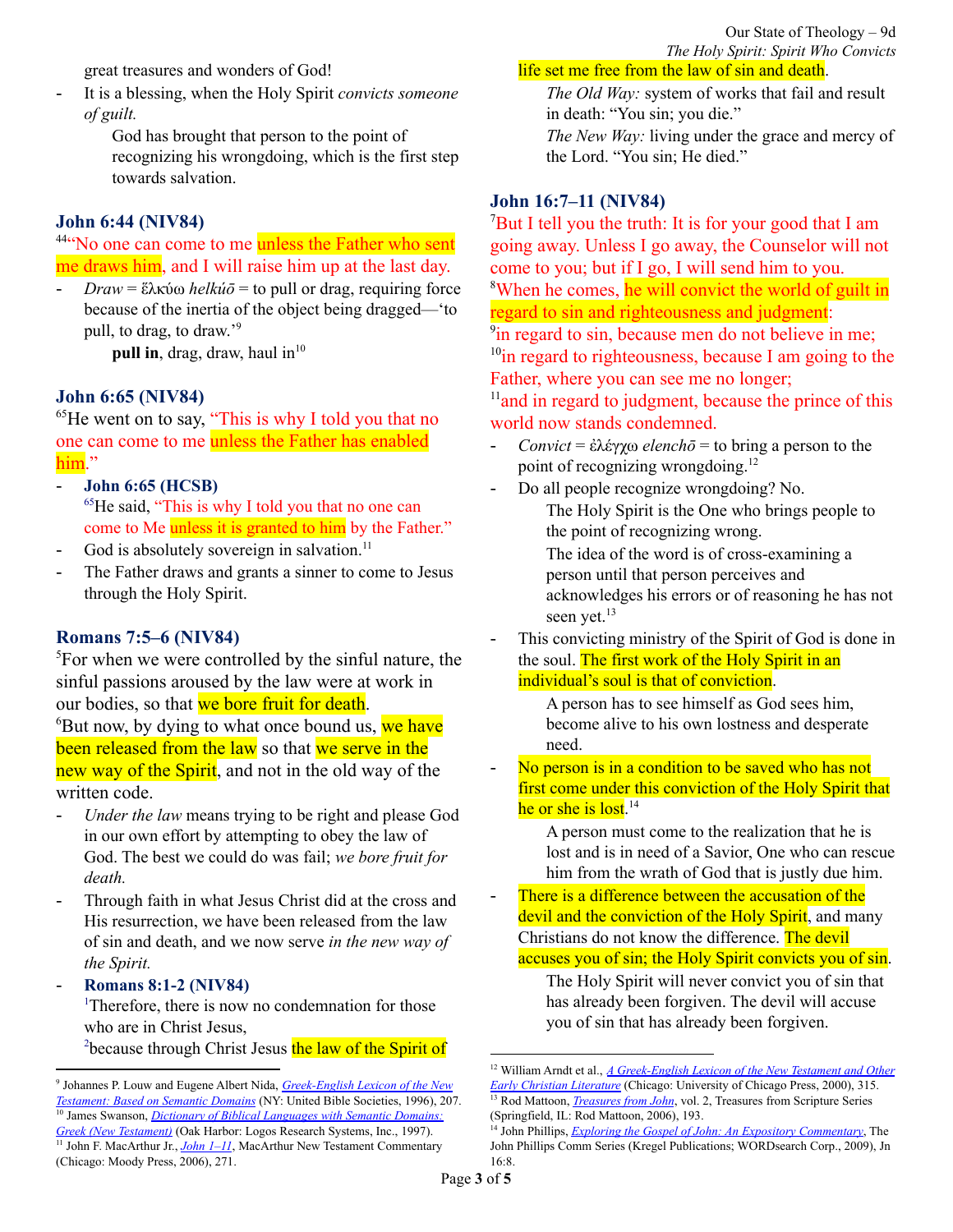The Holy Spirit will only convict you *specifically*. When the Holy Spirit speaks to you about a sin as a Christian, He doesn't speak to you about your sin nature. That's already been dealt with by Calvary.

> He deals with you about the lie you told. Or He deals with you about when you lost your temper, or that matter of pride. He names it; He calls it by name. That is a conviction.

The Holy Spirit will say, "You cheated on your income tax." Or, the Holy Spirit will say, "You told a lie," or the Holy Spirit will say, "You were unkind to that person." He will put His finger right on the sore spot and push.

"Lord, if I've committed any sin, forgive me" that won't get it. The Bible says, *"If we confess our sins …"* (1 John 1:9)—not *sin*, "sins."

*Too many of us want to sin retail and confess wholesale***.** No, no. We are to name them one by one as the Holy Spirit convicts us.

The devil will just accuse you vaguely. He'll make you feel bad mostly all over, and you don't even know what it is you've done. He'll just kind of make you feel guilty in general.

That's a guilt trip the devil is putting on you, not the Holy Spirit.

If you're a Christian—and you won't have to guess about it—the Holy Spirit will just say, "You did this," or, "You did that."

The devil will accuse you to make you feel bad, to nullify you, and lead you into despair and despondency. That's accusation. The Holy Spirit will convict you to lead you to confession, and forgiveness, and joy, and happiness.

You need to learn the difference between accusation and conviction. Conviction draws you to Christ; accusation drives you from Christ.<sup>15</sup>

## **2 Corinthians 7:10 (NIV84)**

 $^{10}$ Godly sorrow brings repentance that leads to salvation and leaves no regret, but worldly sorrow brings death.

- The word translated "*convict*" (v. 8) has the goal of convincing a person to turn from his or her sin.
- How does the conviction of the Holy Spirit take place?
- How does he call the unbelieving world to repentance and faith?

He speaks through His disciples. The disciples are the agents the Holy Spirit uses to call the world to

repentance. 16

## **John 16:9 (NIV84)**

## <sup>9</sup>in regard to sin, because men do not believe in me;

- The singular form of *hamartias* (**sin**) refers to the ultimate sin of refusing to **believe in** Jesus Christ. It is that sin that finally damns people, since all others are forgiven when a person believes savingly in Him.

The sole issue that determines people's eternal destiny is how they react to the [Holy] Spirit's convicting ministry concerning their own sin and the provision of forgiveness by grace through Jesus Christ.<sup>17</sup>

## **John 16:10 (NIV84)**

<sup>10</sup>in regard to righteousness, because I am going to the Father, where you can see me no longer;

Righteousness comes to the world only by the judicial pronouncement of God which changes our status with God. (Not by self-proclamation or by clergy-proclamation in the world.)

> Any self-righteousness or righteousness that the world offers is not sufficient to enter the kingdom of God.

## **John 16:11 (NIV84)**

<sup>11</sup> and in regard to judgment, because the prince of this world now stands condemned.

The Holy Spirit will convince the world that there is such a thing as judgment, which is proved by the judgment of Satan and the breaking of his power at the cross.

> No one wants to believe in judgment. We want to think that we can do what we wish with impunity (*exemption from punishment; freedom from the injurious consequences of an action*) and that no day of reckoning will come.<sup>18</sup>

- Without the convicting power of the Holy Spirit you would never have seen your need of the Savior. It was the Holy Spirit of God that convicted you of sin.
- Without the Holy Spirit no person would be willing to give up his sin and really turn his back on this world in genuine repentance until the Holy Spirit of God convicts him of the hurtfulness, the hellishness of sin, till the Holy Spirit convicts him that he is under the curse of God, that he is doomed and bound for hell.<sup>19</sup>

<sup>&</sup>lt;sup>15</sup> Adrian Rogers, "The Cleansing of Sin in the Life of a [Christian,"](https://ref.ly/logosres/drnrgrssrmnrchv?ref=Bible.1Jn1.3-10&off=69928&ctx=ean+by+that+is+that+~the+devil+will+accus) in *Adrian Rogers Sermon Archive* (Signal Hill, CA: Rogers Family Trust, 2017), 1 Jn 1:3–10.

<sup>16</sup> Matt Carter and Josh Wredberg, *[Exalting](https://ref.ly/logosres/9781433648618?ref=Bible.Jn16.8-11&off=2043&ctx=pentance+and+faith.+~The+word+translated+) Jesus in John* (Nashville, TN: Holman Reference, 2017), Jn 16:8–11.

<sup>&</sup>lt;sup>17</sup> John F. MacArthur Jr., *John [12–21](https://ref.ly/logosres/mntcjn2?ref=Bible.Jn16.8-11&off=3854&ctx=s+and+judgment.+The+~singular+form+of+ham)*, MacArthur New Testament Commentary (Chicago, IL: Moody Publishers, 2008), 197.

<sup>18</sup> James Montgomery Boice, *The Gospel of John: An Expositional [Commentary](https://ref.ly/logosres/boicecm64djn?ref=Bible.Jn16.5-11&off=16769&ctx=ew+seems+to+be+that+~the+Holy+Spirit+will)* (Grand Rapids, MI: Baker Books, 2005), 1212–1213.

<sup>19</sup> Adrian Rogers, "The Holy Spirit: Your Best [Friend,"](https://ref.ly/logosres/drnrgrssrmnrchv?ref=Bible.Jn14.15-17&off=38146&ctx=n+me.%E2%80%9D%0aNow%2c+friend%2c+~without+the+convicti) in *Adrian Rogers Sermon Archive* (Signal Hill, CA: Rogers Family Trust, 2017), Jn 14:15–26.